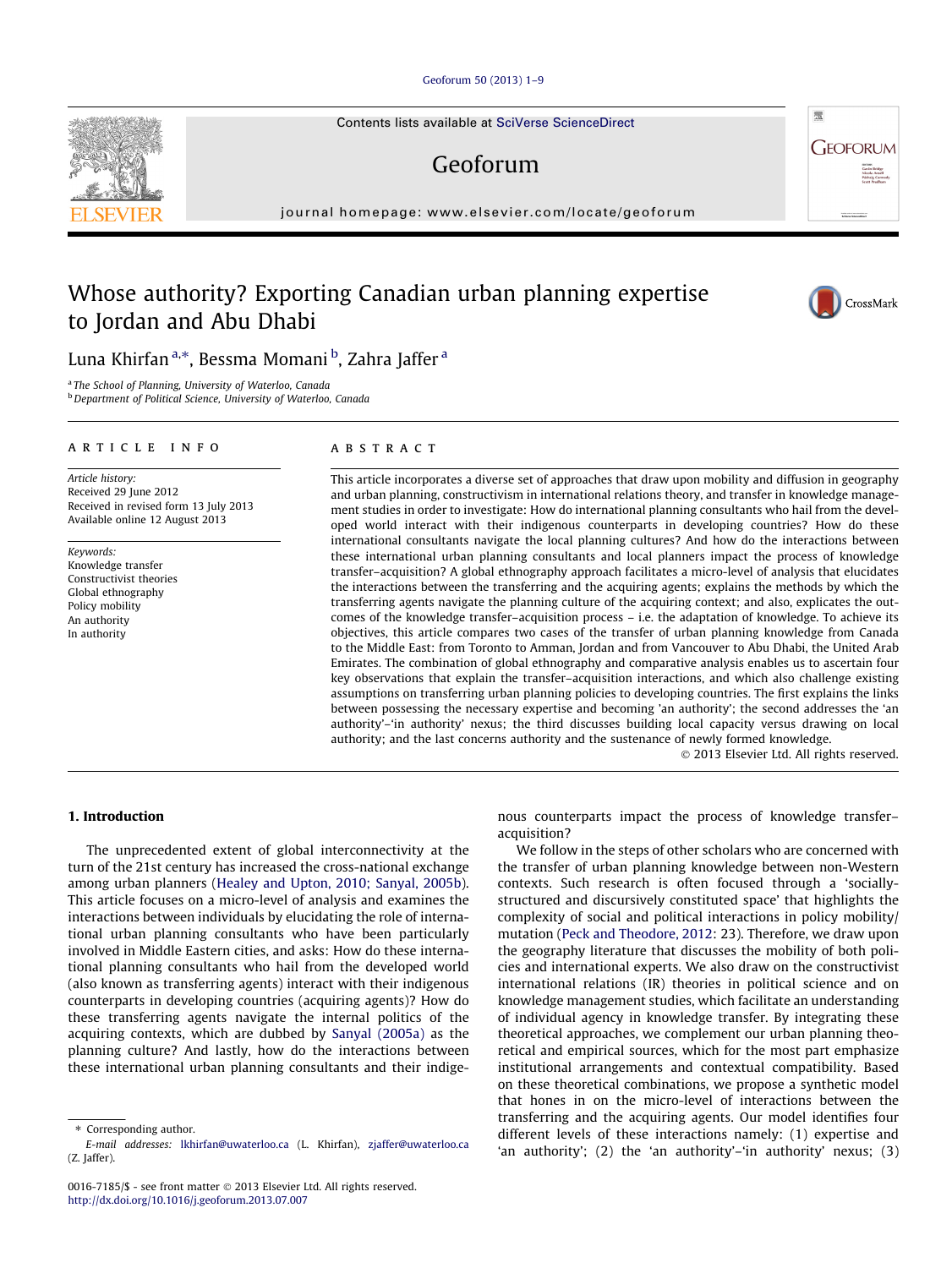building local capacity versus drawing on local authority; and lastly, (4) Authority and the sustenance of newly formed knowledge. We then apply the proposed synthetic model to the work of Canadian urban planning experts who have been involved in Amman, Jordan and Abu Dhabi, the UAE.

Our methodology employs a global ethnography approach ([Roy,](#page-8-0) [2012\)](#page-8-0) that facilitates an investigation of what [Lee and LiPuma dub](#page-7-0) [as 'cultures of circulation' \(2002: 192\)](#page-7-0) in reference to the interactions between the international and the local consultants (i.e. the transferring and the acquiring agents). Depending primarily on in-depth interviews, the analysis and findings underscore the nature of the interactions between these agents of knowledge transfer. Specifically, the findings elucidate the processes by which the transferred knowledge is adapted (i.e. mutates) to suit the new context by focusing on each of the four types of interactions and pinning how each influences this process.

The following section introduces the various debates on the interactions between individuals during knowledge transfer. We begin with knowledge management, and then discuss the geography, urban planning, and IR literature, and then accordingly conclude with the proposed synthetic model.

#### 2. Contextual compatibility and the hard transfer of policies

[Stone \(2004: 545\)](#page-8-0) distinguishes between the transfer of 'hard policy' and 'soft norms.' The mobility of hard policies has been described in various terms including 'policy convergence, institutional transplantation, imitation and emulation, policy diffusion, transnational policy-learning, and lesson-drawing' [\(De Jong and](#page-7-0) [Edelenbos, 2007:](#page-7-0) 690). The transfer of hard policy places the emphasis on the compatibility – or lack thereof – between the transferring and the acquiring contexts and whether the new policies will fit with their new context [\(Peck, 2011; Peck and Theo](#page-8-0)[dore, 2010](#page-8-0)). [Cook \(2008: 7–8\)](#page-7-0) argues for more attention in empirical research to the success and appropriateness of transferred and adapted policies. In fact, contextual compatibility assumes particular importance in urban planning given the difficulty of translating some policies into the planning practices and institutional frameworks of other contexts such as with land use and land ownership (see for example [Friedmann, 1967; Hall,](#page-7-0) [1996; Kunzmann, 1994, 2005; Leichter, 1979; Masser, 1990,](#page-7-0) [1986; Ward, 2000a,b, 2010\)](#page-7-0).

Contextual incompatibility, such as when the economic and international political power are asymmetrical, is thought to yield imposition where the more advanced Western planning cultures establish a monopoly over the techniques and knowledge of non-Western contexts ([Amin, 1976; Kunzmann, 2005; Masser, 1986;](#page-7-0) [Ward, 1999, 2000a,b\)](#page-7-0). For example, imposition supposedly occurs when former colonizing nations continue to diffuse their practices to their former outposts [\(Ward, 1999, 2000a,b\)](#page-8-0), such as in [Mwila](#page-8-0) [and Lubamo's \(2010\)](#page-8-0) empirical study of postcolonial knowledge transfer in Zambia's water sector. Imposition also occurs when the former colonies that inherit colonial institutional practices continue to uncritically perpetuate them ([Chatterjee, 1993; Said,](#page-7-0) [1979; Ward, 2010](#page-7-0)) as in [Volait's \(2003\)](#page-8-0) study of Cairo's urban development at the turn of the twentieth century. Imposition may also take place when non-Western cultures uncritically copy and emulate the planning policies and practices of Western ones ([Ward, 2000a,b, 1999](#page-8-0)) as in [Vidyarthi's \(2010\)](#page-8-0) research on the adaptation of the American neighborhood to India. [Blaut \(2012:](#page-7-0) [1\)](#page-7-0) defines uncritical emulation as 'Eurocentric diffusionism', whose advocates laud the merits of the flow of ideas and cultural elements from European to non-European contexts. In fact, embedded in most arguments is the assumption that transfer is a one-way process where urban planning policies and knowledge flow from the more advanced into the lesser advanced context ([Kunzmann,](#page-7-0) [1994, 2005; Masser, 1990, 1986](#page-7-0)). In contrast, exchange is considered a two-way process among equal partners (e.g. the EU institutions); ([De Jong and Edelenbos, 2007\)](#page-7-0). [Friedmann \(2010: 313\)](#page-7-0) observes that notwithstanding this supposedly one-way flow, globalization is in fact not yielding homogenizing planning cultures and thus calls for planning research that offers 'thick descriptions' of contemporary cases of cross-national knowledge transfer.

Indeed, in discussing Asian cities, [Ong \(2011\)](#page-8-0) builds on the rhizomatic connections of [Deleuze and Guattari \(1987\)](#page-7-0), and argues for a view that transcends the binaries of both post-colonialism and of globalization. [Ong \(2011: 12\)](#page-8-0) claims that 'If the city is a living, shifting network, then worlding practices are those activities that gather in some outside elements and dispatch others back into the world', and accordingly identifies three distinct styles for the transfer of urban planning knowledge through which non-Western contexts aspire towards distinguishing themselves, namely modeling, inter-referencing, and the configuration of new solidarities ([Ong, 2011](#page-8-0): 13–14). Notably, these types also range from the hard transfer of policy to the soft transfer of norms. To begin with, modeling certainly represents a hard transfer by replicating the policies and plans of other contexts such as in the diffusion and emulation of the Singapore model ([Huat, 2011](#page-7-0)). In contrast, inter-referencing typifies the soft transfer of another city's achievement through 'citing, allusion, aspiration, comparison, and competition' [\(Ong, 2011:](#page-8-0) 17), as in the case of the inter-referencing of Hong Kong's urban form, firstly in Vancouver and then in Dubai [\(Lowry and McCann,](#page-7-0) [2011\)](#page-7-0). Similarly, the absorption and diffusion of planning knowledge pertains more to the soft transfer of norms, and seems to be occurring among cities in Asia and the Arabian Gulf through forming new solidarities, such as in the prevalence of what [Goldman](#page-7-0) [\(2011: 230\)](#page-7-0) dubs 'speculative urbanism.' The latter represents an emerging form of 'transnational urbanism' that emerged from the influence of networks of globalizing financing actors whose urban development undertakings are yielding a 'string of overlapping practices, forces, and events' ([Goldman, 2011:](#page-7-0) 230).

The soft transfer of norms depends less on the contextual compatibility and more on the interactions among the transfer agents – i.e. the senders and receivers who facilitate the processes of knowledge transfer and acquisition [\(De Jong and Edelenbos, 2007\)](#page-7-0). [Gon](#page-7-0)[zález \(2011\)](#page-7-0) advocates for more emphasis on the constructs, both institutional and social, that facilitate the transfer of knowledge while simultaneously acknowledging the uneven power distribution among the involved actors. Similarly, in the cross-national transfer of knowledge, [McCann \(2011\)](#page-7-0) argues in favor of research that underscores the individual roles played by transfer agents. Such individual human interactions play an important role in urban planning. According to [Sanyal \(2005a: 3\)](#page-8-0), they actually define the planning culture, which is the collective ethos of professional planners. Likewise, [Friedmann \(1973: 171\)](#page-7-0) underscores the role of individual planners in his transactive planning model where planning knowledge is converted into action through continuous sequences of interpersonal interactions among individuals, even where wider institutions are involved.

[Freeman \(2012: 13\)](#page-7-0) identifies how these exchanges, which occur through oral and textual 'communicative interactions' either yield new policies or mutate ones that exist elsewhere. Drawing on [Heclo's \(1974: 316\)](#page-7-0) wave analogy, Freeman likens the repetition of policies across contexts to 'a sound which endures even after its source is interrupted or removed, as waves bounce back and forth and across each other in a given space' [\(Freeman,](#page-7-0) [2012:](#page-7-0) 13). Freeman claims that Heclo's choice of analogy was intentional to underscore the similarities between the enduring nature of reverberations and policies; the irrelevance of the source after they both spread; and the importance of the movement for their sustenance as opposed to their source or direction . Certainly,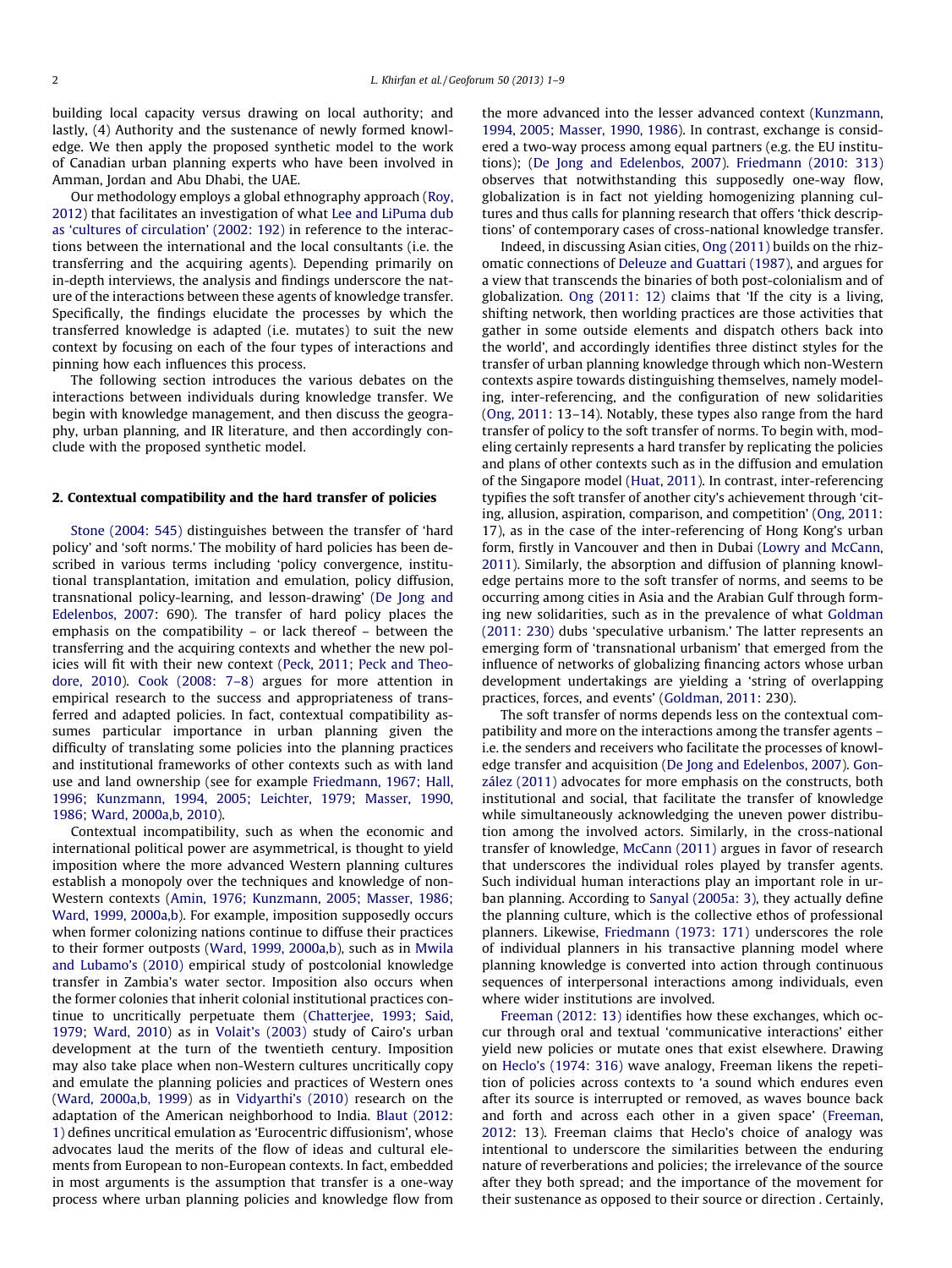since policies represent a response to an often shared conceptualization of a particular issue, it is then not surprising when policies that are initially formulated in one locale would be later replicated in another ([Freeman, 2012](#page-7-0)). Communicative interactions indeed yield a cyclical process of collective production, especially when policies that are produced in meetings are then disseminated through documents. These policies mutate as different actors translate them differently in different contexts [\(Freeman, 2012:](#page-7-0) 13-14)

# 3. Socialization and the soft transfer of norms: expertise and authority

Coined by political scientist [Stone \(2004\)](#page-8-0), the moniker 'transfer agents' refers either to the international experts who transfer knowledge across borders (i.e. transferring agents), or to the indigenous experts who acquire this knowledge (i.e. acquiring agents) ([De Jong and Edelenbos, 2007; Ward, 2000a,b](#page-7-0)). [Ward \(2000a,b\)](#page-8-0) contends that the roles of the transferring and acquiring agents are mutually exclusive – in other words, a higher role for one entails a weaker role for the other. Noticeably, most of the empirical studies that are based on Ward's model address historical rather than contemporary cases such as those presented in the edited volume by [Nasr and Volait \(2003\)](#page-8-0). In contrast, [King \(2003\)](#page-7-0) argues that the indigenous acquiring agents are not passive recipients of instructions from international experts. Instead, King asserts that these indigenous acquiring agents are exposed to various theories and practices through education, training, professional experience, and/or networks in other planning cultures ([King, 2003](#page-7-0)). More often than not, these acquiring agents draw upon the best practices of other contexts through their own knowledge of available guides of such best practices, professional reports and studies, websites, and professional networks among others ([Cook, 2008; González,](#page-7-0) [2011; McCann, 2004, 2008; Wolman and Page, 2002](#page-7-0)). [Mintzberg](#page-7-0) [\(1994\)](#page-7-0) further suggests that these indigenous agents possess an intuitive grasp that transcends the limitations of their professional practice to incorporate their personal experiences of living, working, and interacting within their city.

In fact, oftentimes it is the indigenous acquiring agents who initiate knowledge transfer in what is known as import-led transfer when they identify the problem and the relevant knowledge that should be acquired according to their own needs, and accordingly, through a rational process, selectively invite consultants [\(De Jong](#page-7-0) [and Edelenbos, 2007; Masser, 1986; Peck and Theodore, 2012:](#page-7-0) 23; [Ward, 2000a,b](#page-8-0)). Certainly, these local acquiring agents represent a crucial link between the local needs and knowledge on the one hand, and the transnational expertise on the other ([McCann](#page-7-0) [and Ward, 2010:](#page-7-0) 179). Conversely, in export-led transfer, the transferring agents transnationalize planning policies and practices when they actively promote their knowledge and best practices through venues such as think tanks [\(Stone, 2002; Stone et al.,](#page-8-0) [1998\)](#page-8-0), direct professional relations ([Ward, 2000a,b, 2010](#page-8-0)), marketing, publications, and conferences ([De Jong and Edelenbos, 2007;](#page-7-0) [Masser, 1986](#page-7-0)) among other informational infrastructures [\(McCann,](#page-7-0) [2011:](#page-7-0) 114). For example, the diffusion of Singapore's planning model is primarily an export-led activity [\(Huat, 2011](#page-7-0)).

We set out to investigate what [González \(2011: 1408\)](#page-7-0) calls 'power relationships' among these actors whether within the acquiring context, or beyond in the international arena by focusing our research on policy transfer processes within the wider context of power and authority arrangements ([Prince, 2012\)](#page-8-0). We therefore draw upon contemporary and popular constructivist approaches in IR theory, which argue that policymakers can be influenced by intangible elements such as shared ideas, norms, and beliefs. This growing body of scholarship, loosely labeled social constructivism for its emphasis on the inter-subjective character of social contexts, has attempted to unpack international relations by better understanding the cognitive factors involved therein [\(Ruggie,](#page-8-0) [1998\)](#page-8-0). Influenced by sociology, social constructivist scholars look into social contexts to uncover the transnational socialization of state officials and policymakers and the impact this has on the reshaping of both state and international norms and policies ([Finnemore, 1996](#page-7-0)). Constructivists argue that the legitimacy and expertise of international transfer agents also explain the regard that policymakers attribute to their advice ([Barnett and Finnemore,](#page-7-0) [2004](#page-7-0): 68). Over time, transfer agents are deemed to be experts who gain the respect and deference of state policymakers through repeated contact [\(Arend, 1999](#page-7-0): 142–147).

In such non-western contexts, these western experts who are highly esteemed in their field are accorded greater authority ([Bar](#page-7-0)[nett and Finnemore, 2004; Finnemore and Sikkink, 1998](#page-7-0): 899). Such authority, [Barnett and Finnemore \(2004: 25–26\)](#page-7-0) explain, is gained through being 'in authority' by holding key positions and by proximity to seats of power. Being in authority gives these international western experts a missionary eagerness to spread their exclusive knowledge in the form of best practices that they persuade non-Western policymakers to follow [\(Barnett and Finne](#page-7-0)[more, 2004:](#page-7-0) 33). Specifically, these Western experts are often viewed as the possible 'norm entrepreneurs,' or transnational agents of policy change, in their capacity to instruct non-Western policymakers on how to better perform their duties in accordance with internationally held standards of practice and in accordance with accepted beliefs and norms ([Finnemore, 1996\)](#page-7-0). As 'socializing agents,' Western experts prepare non-Western policymakers to become 'norm followers' as they proffer particular political or economic goals ([Finnemore and Sikkink, 1998:](#page-7-0) 902).

Simultaneously, the power of these international experts also stems from their status as 'an authority' backed with their exclusive expertise, training, experience, and internationally respected solutions to certain policy-related dilemmas – all of which culminate in an unwavering international influence even among non-Western policymakers. Therefore an international Western expert who possesses both types of authority can create, form, and endorse knowledge and, in effect, mold transnational social reality ([Barnett and Finnemore, 2004:](#page-7-0) 31). Indeed, [McCann \(2011: 114\)](#page-7-0) highlights how the combination of their cross-national mobility and their knowledge of best practices lends greater credence to these transferring agents' recommendations, effectively creating policy harmony among often very diverse contexts.

Though constructivist studies have explored macro-historical normative changes such as international embedding of economic liberalism [\(Ruggie, 1982\)](#page-8-0) and the evolution of human rights norms ([Risse et al., 1999](#page-8-0)), they have not yet addressed what [Checkel](#page-7-0) [\(2003: 209\)](#page-7-0) calls the'pathways and mechanisms' of teaching and learning among the transferring and acquiring agents. Part of the problem is the assumption that outsiders (i.e. the transferring agents) assume a teaching role in transferring knowledge, although the mechanisms for this are often informal and have gone largely unexplained [\(Checkel, 1999; Johnston, 2001\)](#page-7-0). Hence, there is a consensus on the lack of empirically-based research that identifies the minutiae of knowledge transfer and the social interaction between the international transferring agents and the indigenous acquiring agents ([Checkel, 1999; Johnston, 2001\)](#page-7-0).

## 4. Knowledge transfer as a social process

The discussion above reveals that there is a need for a dynamic approach that explains the individual interactions between the transferring and the acquiring agents. The field of knowledge management offers such an opportunity to delve into the micro-level in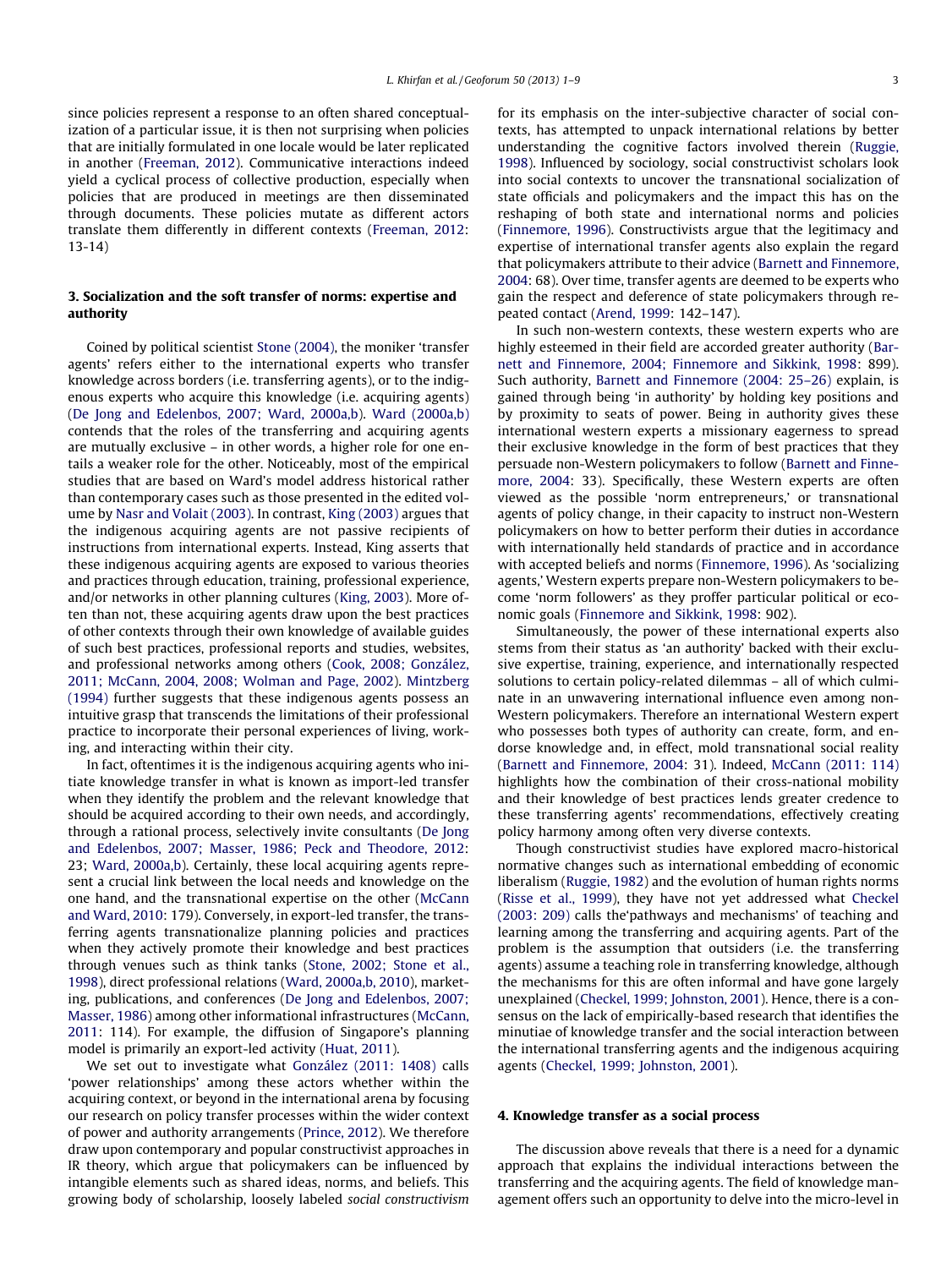our analysis since it underscores [Friedmann's \(1973: 171\)](#page-7-0) 'interpersonal relations' between the transfer agents whose activities are tempered by political and sociological complexity ([Peck and](#page-8-0) [Theodore, 2012](#page-8-0): 23). In knowledge management, learning occurs through a transfer of knowledge that is fundamentally based in social interactions, where individuals and the collective learn from one another reciprocally [\(Dalkir, 2005\)](#page-7-0). Knowledge may be transferred and acquired through three types of interpersonal interactions, or various combinations of them, namely: interviews, direct statements from the transferring agents, or simply through observing these agents at work [\(Dalkir, 2005](#page-7-0); also see [Tomassini,](#page-8-0) [2000, 2001\)](#page-8-0). [Nonaka and Takeuchi \(1995: 70–73, 109\)](#page-8-0) further explain these interpersonal interactions through a model that comprises four stages of interactions that begin at the individual level and end at the group level.

In the first stage, individuals, both transferring and acquiring agents, interact directly and one-on-one to share their practical 'know-how' knowledge. This is socialization – an exchange that typically yields new knowledge that, through dialogue, is then externalized by sharing it with other individuals and groups within the institution. This same ensuing dialogue is bound to generate new concepts, which in turn are combined with concepts that already exist within the institutional culture. As these emerging concepts and theories are molded and formed to suit the institution's needs and objectives, they undergo validation and acceptance, and thus, are internalized by converting them into new prototypical practices that are specific to the institutional culture of the acquiring context [\(Nonaka and Takeuchi, 1995](#page-8-0)). Such an ongoing collective learning process entails that these four stages continuously occur in a loop-like sequence ([Nonaka and Takeuchi, 1995](#page-8-0)) and also require 'willingness' ([Liyanage et al., 2009: 125](#page-7-0)). According to [Liyanage et al. \(2009\),](#page-7-0) for the knowledge transfer model to function effectively, the institution should identify both the appropriate sources that possess the required knowledge and also the individuals who are willing to share this knowledge (i.e. the transferring agents). Simultaneously, at the receiving end, the acquiring agents must also combine willingness and an absorptive capacity for an effective acquiring of new knowledge ([Liyanage et al., 2009\)](#page-7-0).

The knowledge transfer loop addresses the failure of the constructivist model to delineate how learning (i.e. knowledge acquisition) should be measured or determined since the constructivist model simply presumes that learning has taken place if the prescribed policy changes are implemented. The knowledge transfer loop concept helps to elucidate the nature of transfer agents' interactions with the acquiring agents in these contexts, particularly their impact on the adaptation of knowledge to suit the new context. Indeed, in his study of European cooperation programs for regional development, [Hachmann \(2008\)](#page-7-0), drawing on organizational learning theory, highlights that effective cross-national learning demands equal contributions of knowledge by all the involved partners. Hachman then differentiates between four key forms of learning, namely: adaptive, generative, single-loop, and doubleloop ([Hachmann, 2008:](#page-7-0) 12). Likewise, in discussing the mobility of urban policies, [McCann \(2011: 107\)](#page-7-0) stresses the need for contemporary studies that zoom in and qualitatively investigate the micro-scale processes that pin down how knowledge travels, and how learning and adaptation occur. The following section therefore underscores the methodology adopted in the research project that led to this article.

# 5. Methodology: a global ethnography approach

We use [Roy's \(2012\)](#page-8-0) global ethnographic approach that facilitates the study of the mobility of both experts (international and local) and knowledge (also see [Goldman, 2011; McCann, 2008,](#page-7-0) [2011; McCann and Ward, 2012; Peck and Theodore, 2012](#page-7-0): 21). [Roy \(2012: 23–33\)](#page-8-0) has deployed global ethnography to create vignettes that are 'dynamic space–time abstractions', akin to Wassily Kandinsky's 'small worlds' – a feat that enabled her to demonstrate the global and local interactions in Egypt's poverty management sectors. We draw on [Roy's \(2012: 33\)](#page-8-0) 'methodological imaginations', particularly by shifting from the study of globalization's commodity chains to ethnographically defamiliarize and problematize [Lee and LiPuma's \(2002\)](#page-7-0) cultures of circulation. The ethnographic circulations facilitate a reconstruction of the small worlds of the 'interpretive communities' ([Roy, 2012](#page-8-0): 34), whose collective agency manifests through what [Heclo \(1974: 316\)](#page-7-0) calls 'a cobweb of socioeconomic conditions, policy middlemen, and political institutions.' We also draw on [McCann and Ward \(2012:](#page-7-0) [46\)](#page-7-0) by following the globally mobile Canadian experts and their policy contributions in order to highlight their multifarious activities across numerous contexts, specifically in Middle Eastern cities.

As such, our work represents a departure from 'an ethnography of locations' and instead embodies 'an ethnography of circulations' ([Roy, 2012](#page-8-0): 35). These circulations parallel [Haas's \(1998: 32\)](#page-7-0) conceptualization of how ideas are formed and transferred across contexts through the influence of epistemic communities that consist primarily of cross-national networks of policy professionals. This explains our interest in these experts' experiences in other contexts beyond the Middle East including, Bangladesh, Botswana, and Gaborone in a typical extension of both spatially and temporally vast ethnographic research [\(Peck and Theodore, 2012](#page-8-0)). In fact, these experts' reminiscences were crucial in elucidating their authority relationships.

We also draw on [Roy's \(2012: 33\)](#page-8-0) recommendation for re-conceptualizing ethnographic objectives in research, which parallels [McCann and Ward's \(2012: 47; 2010\)](#page-7-0) call to shift the discourse from the mobility of policy to the situational conditions surrounding transnational policy transfer. Here, we deploy Roy's 'methodologies of composition' to facilitate the study of networks – both of mobile individuals and of mobile universal concepts, such as sustainability ([Roy, 2012:](#page-8-0) 35). Indeed, [Marcus \(1995\),](#page-7-0) [McCann and Ward \(2012: 46\)](#page-7-0) have argued that in addition to individuals, mobility studies can address a range of issues including, 'metaphors, stories, and conflicts.' Thus we conducted content analysis of planning documents such as the Amman Master Plan and the subsequent plans in Irbid and Al-Salt in Jordan, as well as the documents of Capital 2030 for Abu Dhabi and the plans for other cities in Emirate of Abu Dhabi such as al-Ain and Al-Gharbiyya. We also analyzed the content of Abu Dhabi's Estidama documents including the PEARL, which is a mutation of its north American equivalent LEED (Leader in Energy and Environmental Design). Similarly, peer reviewed publications, web publications, and newspaper articles provided insights on the public perceptions of the knowledge transfer process in Jordan and Abu Dhabi.

Lastly, we take up [Roy's \(2012\)](#page-8-0) call for a novel approach to addressing power and resistance thereof in policy arrangements as part of our analysis of the interactions between the Canadian and local experts. This warrants a shift from 'studying down' to 'studying up' as well as 'an intimate ethnography' akin to the one Roy has deployed with those individuals with whom she shares similar professional and research interests and whom she dubs 'defamiliarized double agents' ([Roy's, 2012](#page-8-0), 37), because of the simultaneity of their presence within the network and their ability to be subversive and critical of their own network. Indeed, these agents include more than the elites of [Nader \(1972\)](#page-8-0) but also [He](#page-7-0)[clo's aforementioned policy middlemen \(1974: 316\)](#page-7-0) whose socalled rebellions, both in favor of and against their networks, should be captured through close scrutiny ethnography ([Roy,](#page-8-0) [2012:](#page-8-0) 37). An intimate ethnography however did not preclude a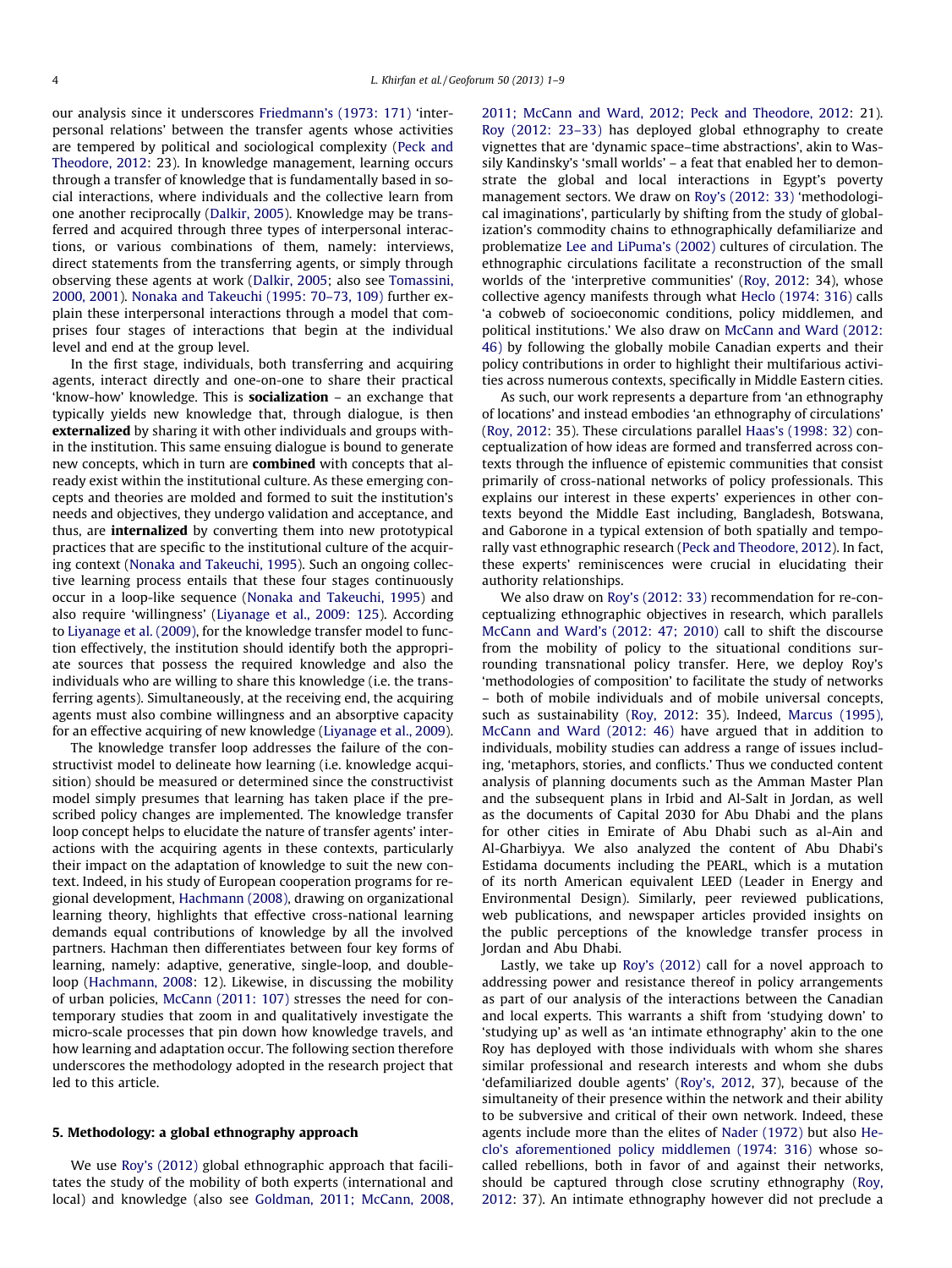'studying through' approach that enabled us to delineate authority and its impacts on the interactions among the transfer agents and between them and the institution [\(Shore and Wright, 1997:](#page-8-0) 11). Studying through, according to [McCann and Ward \(2012: 47\),](#page-7-0) facilitates a study of the policy as it travels across space and time, and particularly, a study of the places of origin – the models – as they travel, leading up to the rational study of the situations of these places. Consequently, [McCann and Ward \(2012: 47\)](#page-7-0) emphasize the specific modes and settings through which policy ideas are expressed, collected, and passed on, whether through formal professional activities (e.g. at conferences, workshops, and site visits), or through informal socialization (e.g. at cafés and bars) – feats that we have certainly undertaken in our research.

Indeed, our in-depth interactions with the transfer agents have occurred over the span of 4 years – between 2009 and 2012, and were held at various locations in Canada, Jordan, and the United Arab Emirates and included both groups: the Torontonians in Jordan, and the Vancouverites in Abu Dhabi. Our comparison of the two groups builds on [Mcfarlane's \(2010\)](#page-7-0) strategies namely, that comparisons pin down the distinctiveness of each particular case study, but also serve to shape new forms of investigation. In Jordan, our global ethnography focused on the fifteen Canadian planners who hailed from three Toronto-based planning firms and who have worked as consultants for the Greater Amman Municipality (GAM) in devising The Amman Master Plan (AMP) [\(Greater Amman](#page-7-0) [Municipality, 2008](#page-7-0)) but then later expanded their involvement to other Jordanian cities. Likewise, in Abu Dhabi, our global ethnography focused on the five senior planners from the City of Vancouver and numerous other consultants from various Vancouver-based planning firms who were involved in Abu Dhabi's Capital 2030 and in the subsequent Estidama initiative [\(Bula, 2007, 2008; Grant,](#page-7-0) [2009; MacDonald, 2007](#page-7-0)). These Vancouverite planners also expanded beyond the capital city of Abu Dhabi to work on other cities within the Emirate of Abu Dhabi.

Throughout our fieldwork, we have also recorded our observations of the interactions among the transfer agents (Canadian and local) whether at meetings, workshops, conferences, and even at social gatherings. For example, one of our team members attended two public keynote speeches for the leading Canadian experts in each of Jordan and Abu Dhabi. John van Nostrand spoke about his experience in transferring knowledge to Amman, Jordan at the opening of the Second Regional Conference on Creativity and Initiatives of Development in Arab Cities in April 2009 while Larry Beasley spoke of his experience in transferring knowledge to Abu Dhabi at the opening of the Canadian Urbanism (CanU) Symposium in Montreal in October 2011. Additionally, this team member also observed a daylong workshop that was held at the Greater Amman Municipality between 9:30 am and 4:30 pm on 30 April 2009 in which six Canadian and ten Jordanian planners wereinvolved. Our team member was invited later that day to join all the participants (Canadian and Jordanian planners) for a traditional mansaf<sup>1</sup> supper that was held in the city of al-Salt in Jordan. Moreover, during the aforementioned conference in Amman, which was held between 27 and 29 April 2009, several Jordanian and Canadian planners offered presentations and papers related directly to the transfer of knowledge from Toronto to Amman and the subsequent formation of the Amman Master Plan (AMP). These combinations of situations have yielded what Peck and Theodore call 'judicious combinations of ethnographic observation and depth interviewing' which, they claim 'are essential to any adequate understanding of the inescapably social nature of those continuous processes of translation, intermediation, and contextualization/decontextualization/recontextualization, through which various forms of policy mobility are realized' ([Peck](#page-8-0) [and Theodore, 2012](#page-8-0): 23–24).

## 6. Expertise and 'an authority': Establishing best practices

Notwithstanding [Peck and Theodore's \(2010: 169\)](#page-8-0) claim that 'the new generation of critical policy studies is more inclined to adopt sociological, anthropological or institutional frames of analysis,' we cannot ignore the validity of the opposite point of view in the cases of Abu Dhabi and Jordan where 'rational-choice' scenarios were observed, harkening back to more traditional forms of policy analysis in which policy decision-makers are seen as being beholden to bounded rationality [\(Peck and Theodore's, 2010](#page-8-0)). Certainly, in both cases, the upper echelons of authority initiated knowledge transfer as a rational approach to attract good policies based on the best practices of idealized models – Toronto and Vancouver. Worried about the accelerated proliferation of high-rise towers in Amman, the King of Jordan ordered a halt on all such new developments in 2006, appointed a new mayor, and requested the involvement of international experts. In his letter to the newly appointed Mayor of Amman, the king specifically requested that 'I would also like you to invite experts from all over the world to contribute to this effort, as the sharing of successes and failures that they have witnessed in other cities can be of tremendous value to us' ([Abdullah II ibn Al Hussein, May 3, 2006\)](#page-7-0). The selection of Planning Alliance from Toronto was attributed to their expertise in planning high rise developments not only in Toronto, but also in several cities in Africa (interviews with Canadian and Jordanian planners). Similarly, in relaying the story of his involvement in Abu Dhabi, Larry Beasley told his audience at the CanU Symposium in Montreal how, after his retirement, he received several emails from the office of Abu Dhabi's Crown Prince – emails that Beasley initially thought were hoax. Beasley explained that the Crown Prince's choice stemmed from Beasley's role in building Vancouver's reputation as a model of sustainability – a manifestation of the simultaneous mobility of an expert and a universal concept ([Roy, 2012](#page-8-0): 35).

The first planners in each context, Gerry Post in Jordan and Larry Beasley in Abu Dhabi, later influenced, directly and indirectly, the choices of local decision makers (Amman's Mayor and Abu Dhabi's Crown Prince) when, in their position as an authority, each of these norm entrepreneurs identified local needs and hence recommended individuals and firms from their own professional network as consultants. Thus the decision to bring in specific experts was seemingly in the hands of the local decision makers but was in reality import-led. In fact, some went as far as to dub the Canadian team in Abu Dhabi as the 'Vancouver Mafia' ([Alayedrous Bani Hashim, 2010\)](#page-7-0). In both contexts, the transfer agents came to represent [Haas' \(1998\)](#page-7-0) epistemic community by including dozens of experts on various aspects of urban planning (e.g. land use, urban design and transportation) who hailed from several Toronto and Vancouver-based planning firms, some of whom came to permanently reside in Amman and Abu Dhabi.

In fact, during interviews with many of the Canadian and local planners in both Amman and Abu Dhabi, many references were made to Dubai's urban development and whether to model these two cities after it. Specifically, these planners shared how the upper echelons of leadership (the Jordanian king and the Emirati prince) sought to, borrowing [Ong's \(2011\)](#page-8-0) definition, 'world' Amman and Abu Dhabi by combining local policy and planning elements with imported ones. The question however, in both cases, was 'To be Dubai or not to be Dubai.' Interestingly, the choice to 'not model' after Dubai was taken – in both Amman and Abu Dhabi, the choice was mutually made by the local leadership and the  $<sup>1</sup>$  A traditional Jordanian dish made of yoghurt, lamb, and rice.  $\qquad \qquad$  Canadian experts to underscore sustainability as the antithesis to</sup>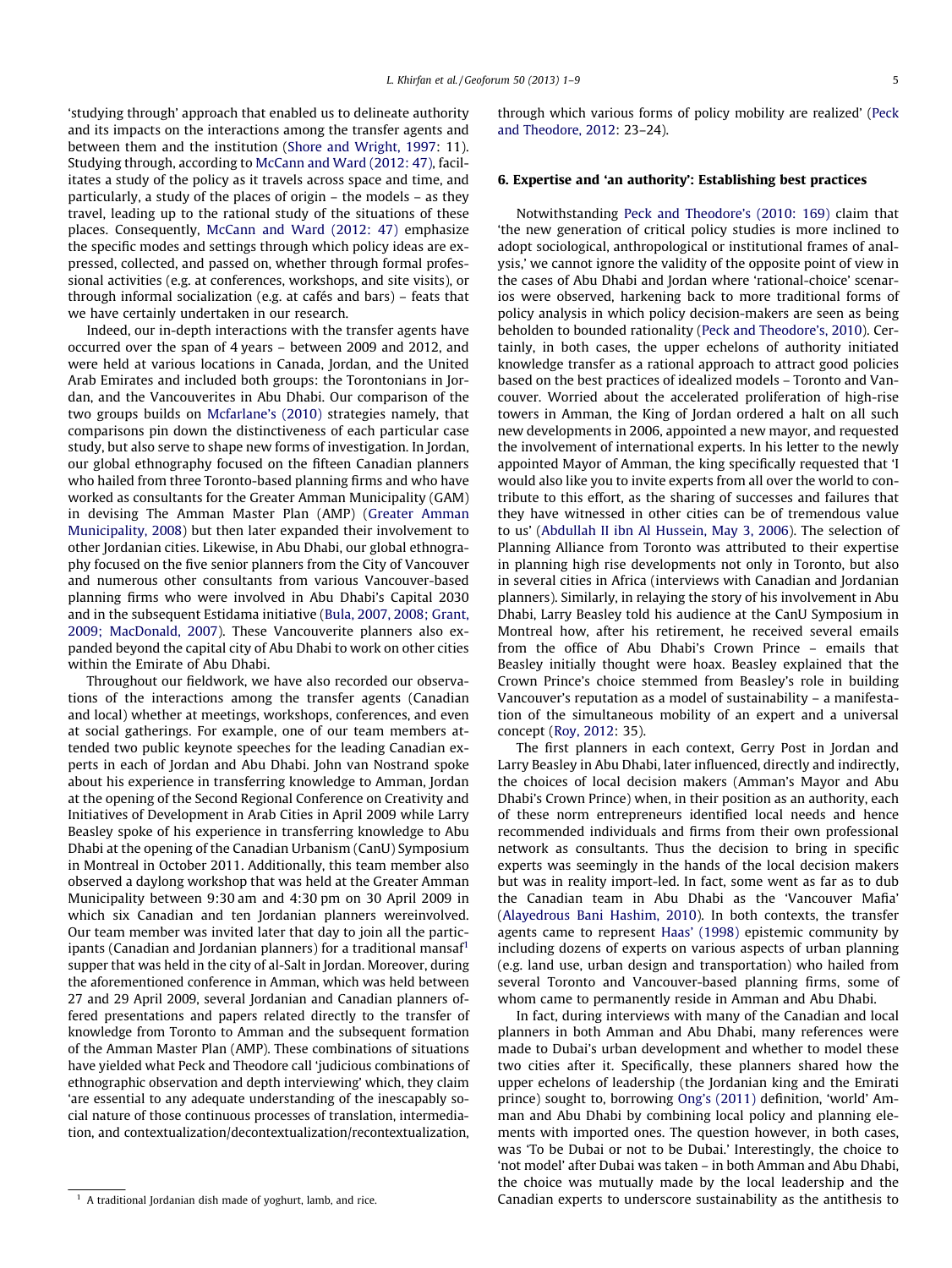Dubai's model, by emphasizing universals such as smart growth, walkability, and streetscape to name but a few. It seems that in both cases worlding was achieved through international recognition – in the form of internationally recognized awards for both planning initiatives as testimonies of their compliance with universal best practices: the Amman Master Plan won the 2007 World Leadership Award for Town Planning and the Canadian Institute of Planners' (CIP) award, while Abu Dhabi's Capital City District Plan received one of the Cityscape Awards ([Abu Dhabi Urban Planning](#page-7-0) [Council, 2013; Canadian Architect, 2010; World Leadership](#page-7-0) [Awards, 2007; World Leadership Forum, 2007](#page-7-0)).

This, however, does not imply that knowledge was transferred neatly from Canadian planners to Middle Eastern cities ([Dalkir,](#page-7-0) [2005\)](#page-7-0). To illustrate, the following sections thus discuss the socializations during which knowledge was transferred, filtered, and synthesized.

# 7. The 'an authority' – 'in authority' nexus: Who learns from whom?

Jordan's King Abdullah specifically requested from Amman's new Mayor that qualified Jordanian planners be involved along with international experts and emphasized that 'expertise and professional experience [should be] the only criteria upon which [...] choices should be made' ([Abdullah II ibn Al Hussein, May 3, 2006\)](#page-7-0). This ensured from the outset that Jordanian planners would be active participants in the planning process. Indeed, the Mayor of Amman appointed a Jordanian planner and a Canadian planner jointly as the project managers for the AMP. This indicates that the Canadian planning consultants were perceived as hired advisors –'an authority' figures in their areas of expertise who were entrusted with helping and advising in whatever capacity they could, rather than taking on the role of someone 'in authority' who conducts public work. In his CanU speech, Larry Beasley clearly articulated that he was advisor to the Crown Prince. Furthermore, in all our interviews with the Canadian planners who were involved whether in Jordan or Abu Dhabi, they emphasized the role of local experts and the local knowledge in the successful drafting of plans. Primarily, the Canadian and the local experts socialized through formal venues such as workshops and brainstorming sessions with a wide variety of experts and local decision-makers in the form of design charrettes, and through informal activities such as exchanges over traditional meals. One Canadian planner emphasized how as an authority, although 'people hold you to high regard', he also 'want[ed] people to criticize you, and they will do' (Canadian planner, personal interview, July 14, 2010).

A Canadian planner in Jordan explained how it was important for the Canadian team to understand Jordan's urban development prior to their arrival and the lessons that Jordanian planners can share: 'you want to replicate it but keep going [...] in a more planned way' (Canadian planner, personal interview, April 9, 2009). It was certainly interesting to observe the interactions during a workshop in Amman, where Canadian and Jordanian planners worked collectively to propose a master plan for a particular area, and where particularly the Canadians were encouraging their Jordanian counterparts to make active contributions to the problem at hand (observations, 9:30 am to 4:30 pm workshop GAM's offices, April 30, 2009). This intensive day-long workshop was followed by further discussions during a picnic and a traditional Jordanian mansaf meal in the nearby city of al-Salt. There was clear evidence that the knowledge that emerged from socialization was a key driving-force behind Canadian–Jordanian interactions on the project. Canadian planners noted the importance of a 'process versus product discourse' (Canadian planner, personal interview, April 30, 2009). It was important for the Canadian planners to tailor their

blueprints and expertise to the progress already achieved in the Jordanian cities and to understand the phenomenological character of the city: the process of how the city developed and what steps had been taken in the past, irrespective of specific products in mind. This challenges the notions of contextual compatibility, and allows for non-prescriptive ways for the development of context-specific knowledge that fuses the universal concepts and the local ones. Indeed, one Canadian planner acknowledged that planning consultants do not necessarily know that their prescriptions may not fit into the local context and only through dialogue with local experts did it become increasingly clear to the Canadians that their preconceived notions of what constitutes workable ideas must be amended to fit the local circumstances (Canadian planner, personal interview, May 10, 2009).

One of the main obstacles that Western planners encounter in non-Western countries is the degree to which cultural nuances encumber their ability to relate with local policymakers. A Canadian planner cited the reliance on close personal relationships, known in Jordan as 'wasta' [\(Kilani and Sakijha, 2002](#page-7-0)), rather than on legal and administrative procedures, as a necessity in achieving project goals. He explained how 'in most cases, the bridge of trust between the administration and the community is broken because of the corruption and wasta' (Canadian planner, personal interview, June 30, 2010). Accordingly, this planner was aware that 'parachuting' planning consultants—who lack the knowledge about such peculiarities in local institutions of governance—into unfamiliar environments is not, in fact, conducive to the constructivist notion of learning on the part of local agents. It is therefore more expedient to allow knowledge to flow through the acquiring agents, who are better positioned to disseminate it domestically. He therefore elaborated that by socializing with a select group of Jordanian planners, the Canadians are 'giving [them] the responsibility to cascade this knowledge down' to others in the institution (Canadian planner, personal interview, June 30, 2010).

### 8. Building local capacity versus drawing on local authority

Following the socialization exchanges in both Jordan and Abu Dhabi was the actual transfer of knowledge from Toronto and from Vancouver. This externalization phase certainly witnessed the introduction of 'new' best practices in each of Jordan and Abu Dhabi such as smart growth. The Canadian planners who were involved in Amman and in Abu Dhabi pointed out that certain planning concepts, like intensification (in Jordan) and LEED (in Abu Dhabi), had been imported directly from Toronto and Vancouver respectively. One Jordanian planner indeed confirmed that 'these ideas did not exist before at all.' Simultaneously, [Cook's](#page-7-0) [\(2008: 8\)](#page-7-0) 'mechanisms' for localizing and institutionalizing these planning concepts presented their own challenges. In particular, and in both Jordan and Abu Dhabi, it was the identification of qualified and receptive local experts that posed a challenge in light of the on-going brain drain of local planners to other countries, as one Canadian planner put it (Canadian planner, personal interview, June 30, 2010). An Emirati explained how a high ranking counterpart convinced her to work at Abu Dhabi's Urban Planning Council with the Vancouverite planners during her short vacation from her graduate studies at a prestigious university in the USA, insisting that more qualified Emiratis should be involved (Emirati planner, social interaction, IASTE Conference Beirut 2010).

Simultaneously, it seems that the Canadian planners in both Jordan and Abu Dhabi were aware that socialization is crucial for the transfer of knowledge – that the latter entails learning, which cannot occur if their counterparts passively receive instructions. The goal, one Canadian described, was to institutionalize local capacity (Canadian planner, personal interview, June 30, 2010)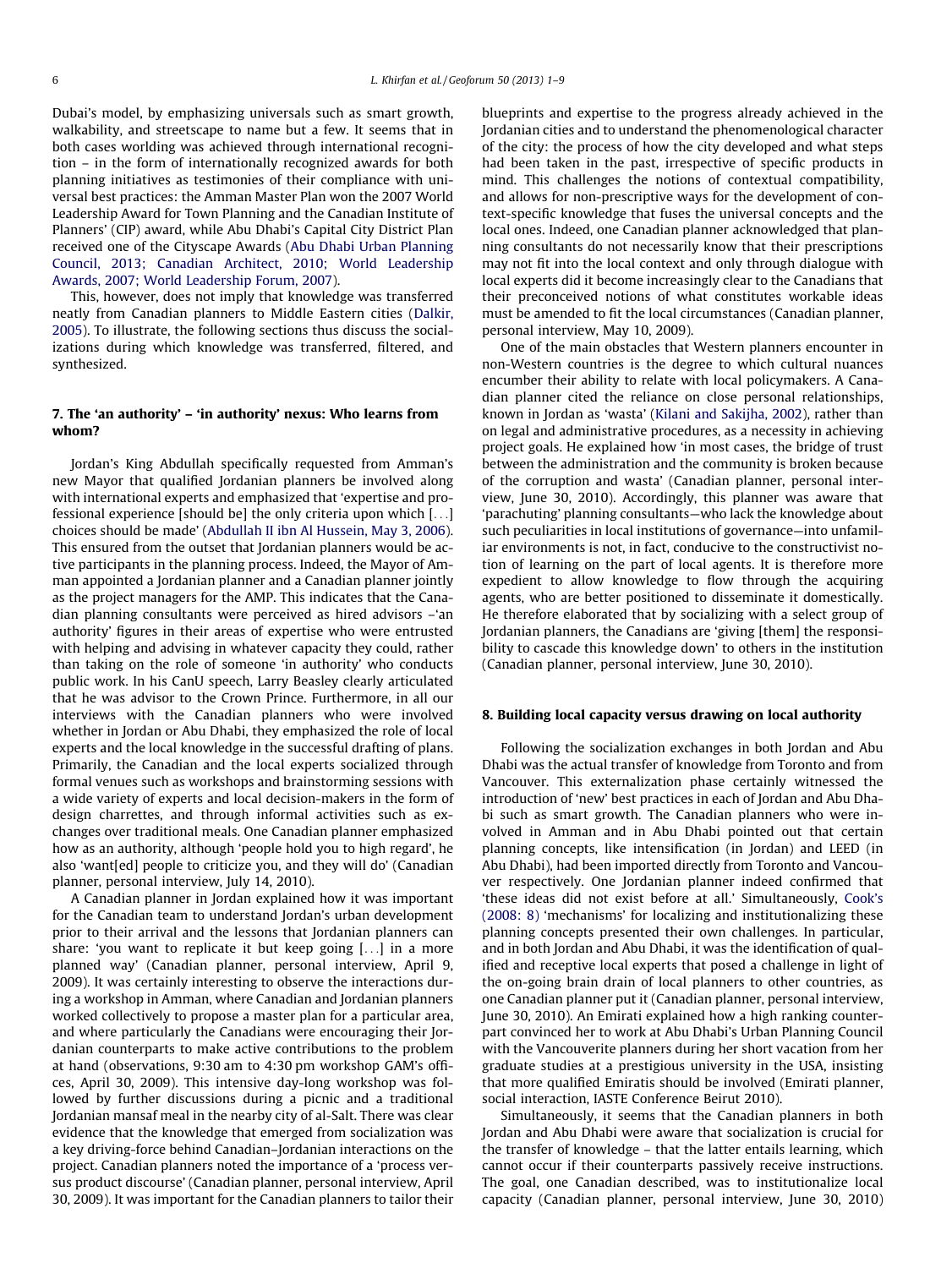and to let local planners assume ownership over the newly formed plans and their implementation (Canadian planner, personal interview, April 9, 2009)—thus allowing transferred knowledge to disseminate and percolate through acquiring agents' local networks, rather than having the western agents create these channels exogenously, as the constructivist learning model might suggest. Accordingly, in both contexts, the capacity building was formalized through establishing special groups such as a project management unit (PMU) in Amman, which evolved later into the Amman Institute for Urban Development (Ai), and the Abu Dhabi Urban Planning Council (UPC). Both the Ai and the UPC started with Canadian leadership and predominantly Canadian expertise, but gradually shifted to come under the authority of local planning experts.

Local authority was crucial for the newly formed knowledge to take hold. A Jordanian planner, who worked closely with the Canadians insisted that 'there would have been no way that foreign planners would be able to create the AMP on their own without the aid of local help' (Jordanian planner, personal interview, April 9, 2009). Similarly, more than one Canadian planner claimed that this pairing was the Canadians' suggestion based on their experiences gained from their previous circulations. One of them described how his firm 'had a principle [of] always going into a partnership with another firm in the country' (Canadian planner, personal interview, July 14, 2010). Another Canadian planner recalled how, in his previous work at the Canadian International Development Agency (CIDA) missions in Bangladesh, he 'ended up marrying the locals with the [western] experts,' in order to 'create a cascading of knowledge' which prompted Canadian and local experts to become 'mentors and friends' (Canadian planner, personal interview, June 30, 2010). Interestingly, this capacity building theme emerged constantly in the interviews with the Canadian planners in Jordan, particularly where one circulating Canadian planner articulated how his mission is about 'building capacity along the way' (Canadian planner, personal interview, April 9, 2009).

#### 9. Authority and the sustenance of newly formed knowledge

One notable characteristic of the interactions in Jordan and Abu Dhabi observed throughout this study is the synthesis of universal concepts and local knowledge. For example, a Canadian planner who was involved in Amman discussed a newly-formed concept which he dubbed 'critical urbanism,' drawing on architect Ken Frampton's 'critical regionalism,' which fuses global and local practices, noting that 'we mustn't let one outweigh the other' (John van Nostrand, conference keynote address, April 22, 2009). Similarly, Abu Dhabi witnessed the evolution of the Estidama PEARL System, which translates the LEED principles into regulations that are designed to suit Abu Dhabi's contextual requirements. In both instances, these new contributions to knowledge emerged from a learning loop that was grounded in the socialization among Canadian and local agents. These learning loops were institutionalized in the Ai and in the UPC.

The UPC continues to thrive – not without challenges according to a Canadian planner (personal interview, June 6, 2012) but the Ai was forced to close by a governmental decision in 2011. The closure of the Ai is attributed to a complexity of interrelated reasons but certainly, the fact that the group of Jordanian planners involved in the Ai, who were selected from the Greater Amman Municipality (and beyond) and trained by the Canadians triggered the angst of others who were inadvertently excluded because they lacked Liyanage's willingness to learn ([Liyanage et al., 2009\)](#page-7-0). In particular, those excluded planners had insisted against intensification and advocated expanding the capital Amman into the desert areas to the east (Jordanian planner, personal interview, December 19, 2010). Instead of [Roy's \(2012: 37\)](#page-8-0) double agents, the local lobbying against the Ai triggered, among Jordanian planners in the planning culture, an attitude of either with or against – limiting the ability of those who were involved with the Ai to continue their objective, constructive, and critical stance toward their institution. Eventually, the powerful—powerful, because of its wasta connections outcry against the Ai and against the highly qualified local planners involved in it—who were mostly females—won, and unfortunately, the Ai eventually closed.

By choosing the highly qualified female Jordanian planners, the Canadian planners in Jordan had inadvertently triggered antagonism among the old guard in the Jordanian planning culture and hence, doomed the Ai's sustenance. A leading Canadian planner in Amman reminisced how in contrast, in a previous consultancy in Bangladesh, it was the Canadian government that sought to terminate the knowledge exchange process. He recalled how he sided with his Bangladeshi counterparts against the Canadian government (his employer) when the latter decided to terminate an environmental planning initiative 'I sided with the [Bangladeshis], so I had this incredible experience of fighting with Ottawa to protect [the project]. So I worked with the Bangladeshis and I ran into this massive opposition in Ottawa.' In the end, 'the project continued for another 5 years and the [Canadian government] doubled the funding' (Canadian planner, personal interview, June 30, 2010). As such, it was local authority that ensured the sustenance of the circulating expertise. Certainly, the Bangladeshi case demonstrates how, as opposed to the Ai's story, once local capacity is institutionalized, it can begin to function without—or in this case, in spite of the sanction of authority.

## 10. Insights and conclusions

Our findings reveal that [Ong's \(2011\)](#page-8-0) worlding practices can indeed take place in ways other than modeling, inter-referencing, and new solidarities. In particular, the analysis of the interactions between Canadian and local planners in Jordan and in Abu Dhabi reveal that worlding can occur through the processes of forming and forging new knowledge – as with the emergence of new theoretical concepts and practices such as Amman's critical urbanism and Abu Dhabi's PEARL. Indeed, it has long been argued that 'Cities are increasingly connected through and produced by complex relations of teaching, learning, and cooperation. These relations involve urban actors thinking and acting regionally, nationally, and increasingly, globally' ([McCann, 2008:](#page-7-0) 2). Fundamental to these complex relations however, are the local planning contributions to the forming and forging of new knowledge, or what [Prince](#page-8-0) [\(2010: 169–170\)](#page-8-0) dubs the 'technical processes' through which the transferred policies are adapted to the specifics of the acquiring context. It is these exact technical processes that bestow a global or universal nature on the transferred policy thus ensuring its validity for the new context [\(Prince, 2010\)](#page-8-0) – and by extension, to other contexts albeit through their own sets of technical processes in a continuous loop of knowledge transfer and adaptation.

Most importantly, in unpacking the interactions between the Canadian and the local experts, our findings reveal that these interactions were not only culturally grounded, but also required some level of adaptation on behalf of the Canadians – i.e. the international experts. This was crucial for ensuring the smoothness of the transfer process, which entailed an exchange of knowledge as opposed to a one-way transfer. This necessitated a disintegration and blurring of the traditional authority hierarchies between the Canadian and the local experts where, particularly in Jordan's case, the interactions were marked by the informality that stems from socialization. Such socialization allowed planners on both sides of the equation – foreign and local experts – to engage in a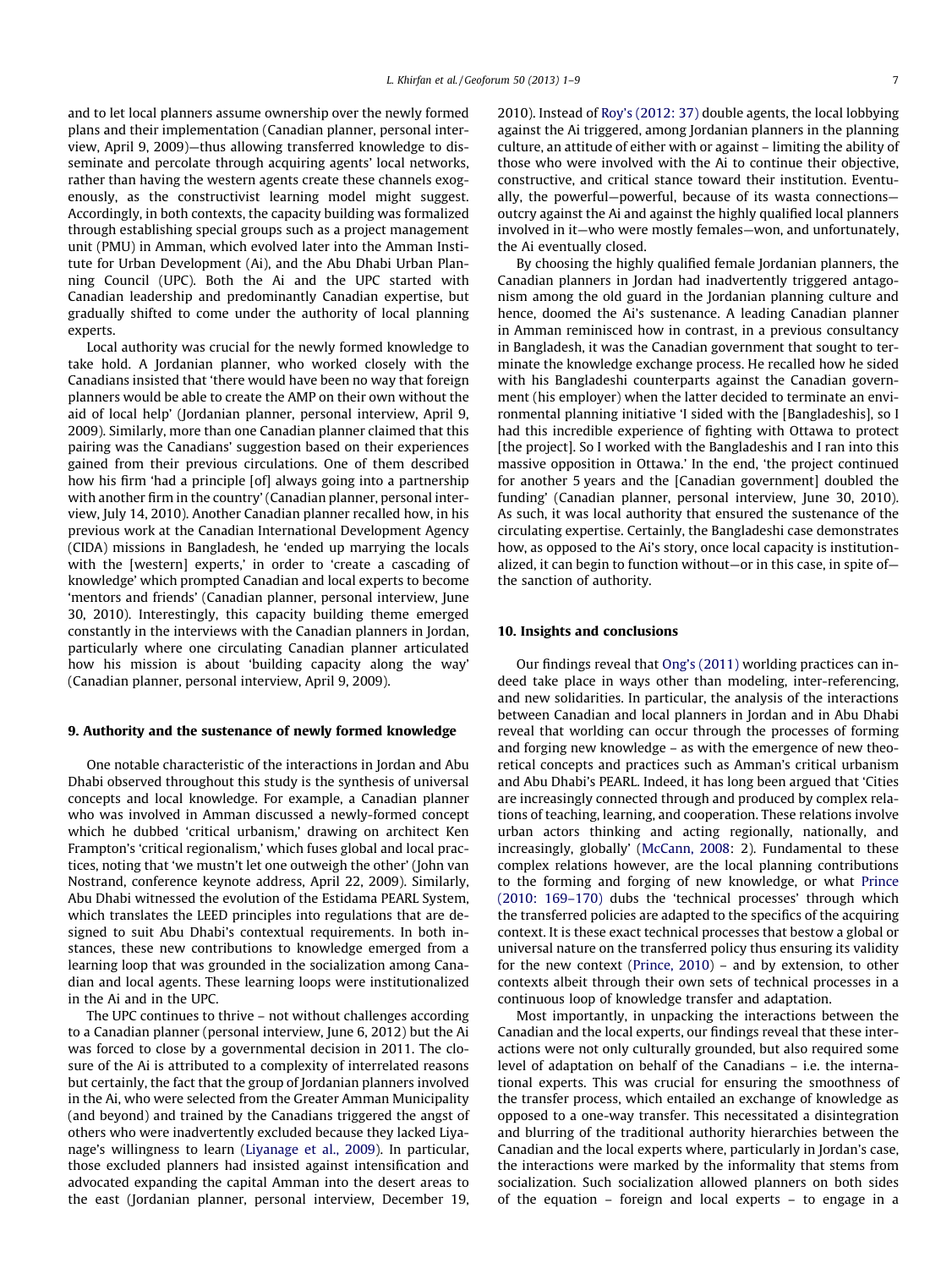<span id="page-7-0"></span>constant willingness to learn and also to share knowledge, as described by Liyanage et al. (2009). Inevitably, this entailed tempering the new knowledge that was brought in by the international experts to the local conditions through local actors. Compatibility therefore became the willingness to adapt – by international and local experts – as opposed to the traditional view that considered compatibility as a precondition for knowledge transfer. This view of compatibility propelled the Canadian planners, who were influenced by their interactions with their counterparts in Jordan and Abu Dhabi, to re-evaluate their own views on what constitute appropriate regulatory frameworks. One explained: 'I found myself looking back to the Amman experience and having this different way to look upon certain things... What is acceptable? What is not? Why? What are the reasons we consider it to be acceptable back home? And why it wouldn't be acceptable here [Amman]? [...] unorthodox solutions become more acceptable, so you walk away thinking that 'maybe we could do that back home [...] as long as you can adhere to basic principles of safety and value oriented issues, you [can] have quite an open mind about how you implement things' (Canadian planner, personal interview, May 10, 2009).

## References

- Abdullah II ibn Al Hussein, May 3, 2006. His Majesty King Abdullah's Letter to Amman Mayor Mr. Omar Maani on a new Amman City Development Plan. Amman, Jordan.
- Abu Dhabi Urban Planning Council (Producer), 2013, May 2, 2013. Abu Dhabi Urban Planning Council's Capital City District Plan wins Best Urban Design and Master Planning Project at Cityscape Awards. [<http://www.upc.gov.ae/about-us/](http://www.upc.gov.ae/about-us/upc-awards/abu-dhabi-urban-planning-council%E2%80%99s-capital-city-district-plan-wins-best-urban-design-and-master-planning-project-at-cityscape-awards.aspx?lang=en-US) [upc-awards/abu-dhabi-urban-planning-council%E2%80%99s-capital-city-district](http://www.upc.gov.ae/about-us/upc-awards/abu-dhabi-urban-planning-council%E2%80%99s-capital-city-district-plan-wins-best-urban-design-and-master-planning-project-at-cityscape-awards.aspx?lang=en-US)[plan-wins-best-urban-design-and-master-planning-project-at-cityscape-awards.](http://www.upc.gov.ae/about-us/upc-awards/abu-dhabi-urban-planning-council%E2%80%99s-capital-city-district-plan-wins-best-urban-design-and-master-planning-project-at-cityscape-awards.aspx?lang=en-US) [aspx?lang=en-US>](http://www.upc.gov.ae/about-us/upc-awards/abu-dhabi-urban-planning-council%E2%80%99s-capital-city-district-plan-wins-best-urban-design-and-master-planning-project-at-cityscape-awards.aspx?lang=en-US).
- [Alayedrous Bani Hashim, Alamira Reem, 2010. Vancouverism in Abu Dhabi:](http://refhub.elsevier.com/S0016-7185(13)00164-4/h0005) [recreating an urban Utopia. Traditional Dwellings and Settlements Review](http://refhub.elsevier.com/S0016-7185(13)00164-4/h0005) [Working Paper Series 232, 79–97](http://refhub.elsevier.com/S0016-7185(13)00164-4/h0005).
- Amin, S., 1976. Unequal Development: An Essay on the Social Formations of Perpheral Capitalism (B. Pearce, Trans.). The Harvester Press, Sussex, England.
- [Arend, A.C., 1999. Legal Rules International Society. Oxford University Press](http://refhub.elsevier.com/S0016-7185(13)00164-4/h0335). [Barnett, M.N., Finnemore, M., 2004. Rules for the World: International](http://refhub.elsevier.com/S0016-7185(13)00164-4/h0010) [Organizations in Global Politics. Cornell University Press, Ithaca.](http://refhub.elsevier.com/S0016-7185(13)00164-4/h0010)
- [Blaut, J.M., 2012. The Colonizer's Model of the World: Geographical Diffusionism](http://refhub.elsevier.com/S0016-7185(13)00164-4/h0015) [and Eurocentric History. Guilford Press, New York](http://refhub.elsevier.com/S0016-7185(13)00164-4/h0015).
- Bula, F., 2007. Vancouver Loses Five Planners to Abu Dhabi. CanWest MediaWorks Publications Inc. [<http://www.canada.com/vancouversun/news/westcoastnews/](http://www.canada.com/vancouversun/news/westcoastnews/story.html?id=a6bf9f47-90a6-45cb-bae8-42e8fd0301db) [story.html?id=a6bf9f47-90a6-45cb-bae8-42e8fd0301db](http://www.canada.com/vancouversun/news/westcoastnews/story.html?id=a6bf9f47-90a6-45cb-bae8-42e8fd0301db)> (Retrieved 22.09.10).
- Bula, F., 2008. Larry Beasley's Simple Plan. Transcontinental Publishing [<http://](http://www.vanmag.com/News_and_Features/Larry_Beasleys_Simple_Plan) [www.vanmag.com/News\\_and\\_Features/Larry\\_Beasleys\\_Simple\\_Plan](http://www.vanmag.com/News_and_Features/Larry_Beasleys_Simple_Plan)> (Retrieved 22.09.10).
- Canadian Architect (Producer), 2010, October 31, 2010. Planning Alliance and the Amman Institute for Urban Development win Canadian Institute of Planners' 2010 Award. <[http://www.canadianarchitect.com/issues/story.aspx?aid=](http://www.canadianarchitect.com/issues/story.aspx?aid=10003) [10003>](http://www.canadianarchitect.com/issues/story.aspx?aid=10003).
- [Chatterjee, P., 1993. The Nation and Its Fragments: Colonial and Postcolonial](http://refhub.elsevier.com/S0016-7185(13)00164-4/h0020) [Histories. Princeton University Press, Princeton, NJ](http://refhub.elsevier.com/S0016-7185(13)00164-4/h0020).
- [Checkel, J.T., 1999. Why comply? Constructivism, social norms and the study of](http://refhub.elsevier.com/S0016-7185(13)00164-4/h0025) [international institutions. ARENA Working Papers WP 99 \(24\), 24](http://refhub.elsevier.com/S0016-7185(13)00164-4/h0025).
- Checkel, J.T., 2003. ''Going native'' in Europe? Theorizing social interaction in European institutions. Comparative Political Studies 36 (1–2), 209–231. [http://](http://dx.doi.org/10.1177/0010414002239377) [dx.doi.org/10.1177/0010414002239377.](http://dx.doi.org/10.1177/0010414002239377)
- [Cook, I.R., 2008. Mobilising urban policies: the policy transfer of US Business](http://refhub.elsevier.com/S0016-7185(13)00164-4/h0035) [Improvement Districts to England and Wales. Urban Studies 45 \(4\), 773–795](http://refhub.elsevier.com/S0016-7185(13)00164-4/h0035).
- [Dalkir, K., 2005. Knowledge Management in Theory and Practice Oxford. Elsevier](http://refhub.elsevier.com/S0016-7185(13)00164-4/h0040) [Butterworth-Heinemann, UK](http://refhub.elsevier.com/S0016-7185(13)00164-4/h0040).
- [De Jong, M., Edelenbos, J., 2007. An insider's look into policy transfer in](http://refhub.elsevier.com/S0016-7185(13)00164-4/h0045) [transnational expert networks. European Planning Studies 15 \(5\), 687–706.](http://refhub.elsevier.com/S0016-7185(13)00164-4/h0045)
- [Deleuze, G., Guattari, F., 1987. A Thousand Plateaus: Capitalism and Schizophrenia.](http://refhub.elsevier.com/S0016-7185(13)00164-4/h0050) [University of Minneapolis Press, Minneapolis, MN.](http://refhub.elsevier.com/S0016-7185(13)00164-4/h0050)
- [Finnemore, M., 1996. National Interests in International Society. Cornell University](http://refhub.elsevier.com/S0016-7185(13)00164-4/h0055) [Press, Ithaca](http://refhub.elsevier.com/S0016-7185(13)00164-4/h0055).
- [Finnemore, M., Sikkink, K., 1998. International norm dynamics and political change.](http://refhub.elsevier.com/S0016-7185(13)00164-4/h0060) [International Organization 52 \(4\), 887–917](http://refhub.elsevier.com/S0016-7185(13)00164-4/h0060).
- Freeman, R., 2012. Reverb: policy making in wave form. Environment and Planning A 44, 13–20. <http://dx.doi.org/10.1068/a44177>.
- [Friedmann, J., 1967. The institutional context. In: Gross, B.M. \(Ed.\), Action Under](http://refhub.elsevier.com/S0016-7185(13)00164-4/h0070) [Planning: The Guidance of Economic Development. McGraw-Hill Book Co, New](http://refhub.elsevier.com/S0016-7185(13)00164-4/h0070) [York, pp. 31–67.](http://refhub.elsevier.com/S0016-7185(13)00164-4/h0070)
- [Friedmann, J., 1973. Retracking America: A Theory of Transactive Planning. Anchor](http://refhub.elsevier.com/S0016-7185(13)00164-4/h0075) [Press, Garden City, New York.](http://refhub.elsevier.com/S0016-7185(13)00164-4/h0075)
- [Friedmann, J., 2010. Crossing boarders: do planning ideas travel? In: Healey, P.,](http://refhub.elsevier.com/S0016-7185(13)00164-4/h0080) [Upton, R. \(Eds.\), Crossing Borders: International Exchange and Planning](http://refhub.elsevier.com/S0016-7185(13)00164-4/h0080) [Practices. Routledge, London, pp. 313–328](http://refhub.elsevier.com/S0016-7185(13)00164-4/h0080).
- [Goldman, M., 2011. Speculating on the next world city. In: Roy, A., Ong, A. \(Eds.\),](http://refhub.elsevier.com/S0016-7185(13)00164-4/h0340) [Worlding Cities: Asian Experiments and the Art of Being Global, vol. 31. Wiley-](http://refhub.elsevier.com/S0016-7185(13)00164-4/h0340)[Blackwell, Chichester; Malden, MA, pp. 229–258](http://refhub.elsevier.com/S0016-7185(13)00164-4/h0340).
- [González, S., 2011. Bilbao and Barcelona 'in motion': how urban regeneration](http://refhub.elsevier.com/S0016-7185(13)00164-4/h0085) ['models' travel and mutate in the global flow of policy tourism. Urban Studies](http://refhub.elsevier.com/S0016-7185(13)00164-4/h0085) [48 \(7\), 1397–1418](http://refhub.elsevier.com/S0016-7185(13)00164-4/h0085).
- [Grant, J., 2009. Experiential planning: a practitioner's account of Vancouver's](http://refhub.elsevier.com/S0016-7185(13)00164-4/h0090) [success. Journal of the American Planning Association 75 \(3\), 358–370](http://refhub.elsevier.com/S0016-7185(13)00164-4/h0090).
- [Greater Amman Municipality, 2008. Amman Plan: Metropolitan Growth Report.](http://refhub.elsevier.com/S0016-7185(13)00164-4/h0095) [Greater Amman Municipality, Amman](http://refhub.elsevier.com/S0016-7185(13)00164-4/h0095).
- [Haas, P.M., 1998. Compliance with EU directives: insights from international](http://refhub.elsevier.com/S0016-7185(13)00164-4/h0100) [relations and comparative politics. Journal of European Public Policy 5 \(1\), 17–](http://refhub.elsevier.com/S0016-7185(13)00164-4/h0100) [37](http://refhub.elsevier.com/S0016-7185(13)00164-4/h0100).
- Hachmann, V., 2008. Promoting learning in transnational networks. disP The Planning Review 44 (172), 11–20. [http://dx.doi.org/10.1080/02513625.](http://dx.doi.org/10.1080/02513625.2008.10556999) [2008.10556999.](http://dx.doi.org/10.1080/02513625.2008.10556999)
- [Hall, P., 1996. Cities of Tomorrow: An Intellectual History of Urban Planning and](http://refhub.elsevier.com/S0016-7185(13)00164-4/h0110) [Design in the Twentieth Century. Blackwell, Oxford](http://refhub.elsevier.com/S0016-7185(13)00164-4/h0110).
- [Healey, P., Upton, R. \(Eds.\), 2010. Crossing Borders: International Exchange and](http://refhub.elsevier.com/S0016-7185(13)00164-4/h0115) [Planning Practices. Routledge, London](http://refhub.elsevier.com/S0016-7185(13)00164-4/h0115).
- [Heclo, H., 1974. Modern Social Politics in Britain and Sweden: From Relief to Income](http://refhub.elsevier.com/S0016-7185(13)00164-4/h0120) [Maintenance. Yale University Press, New Haven, CT](http://refhub.elsevier.com/S0016-7185(13)00164-4/h0120).
- [Huat, C.B., 2011. Singapore as model: planning innovations, knowledge experts. In:](http://refhub.elsevier.com/S0016-7185(13)00164-4/h0350) Roy, A., Ong, A. (Eds.), [Worlding Cities: Asian Experiments and the Art of Being](http://refhub.elsevier.com/S0016-7185(13)00164-4/h0350) [Global, vol. 31. Wiley, Chichester; Malden, MA, pp. 29–54.](http://refhub.elsevier.com/S0016-7185(13)00164-4/h0350)
- [Johnston, A.I., 2001. Treating international institutions as social environments.](http://refhub.elsevier.com/S0016-7185(13)00164-4/h0125) [International Studies Quarterly 45 \(4\), 487–515.](http://refhub.elsevier.com/S0016-7185(13)00164-4/h0125)
- [Kilani, S., Sakijha, B., 2002. Wasta The Declared Secret: A Study on Nepotism and](http://refhub.elsevier.com/S0016-7185(13)00164-4/h0130) [Favoritism in Jordan. The Jordan Press Foundation, Amman.](http://refhub.elsevier.com/S0016-7185(13)00164-4/h0130)
- [King, A., 2003. Writing transnational planning histories. In: Nasr, J., Volait, M. \(Eds.\),](http://refhub.elsevier.com/S0016-7185(13)00164-4/h0135) [Urbanism: Imported or Exported? Native Aspirations and Foreign Plans. Wiley-](http://refhub.elsevier.com/S0016-7185(13)00164-4/h0135)[Academy, Chichester, pp. 1–14](http://refhub.elsevier.com/S0016-7185(13)00164-4/h0135).
- [Kunzmann, K.R., 1994. Third World urban planning between claims and](http://refhub.elsevier.com/S0016-7185(13)00164-4/h0140) [achievements: seven points on North–South knowledge-transfer. Trialog 41,](http://refhub.elsevier.com/S0016-7185(13)00164-4/h0140) [15–18.](http://refhub.elsevier.com/S0016-7185(13)00164-4/h0140)
- [Kunzmann, K.R., 2005. Urban planning in the north: blueprint for the south? In:](http://refhub.elsevier.com/S0016-7185(13)00164-4/h0145) [Keiner, M., Koll-Schretzenmayr, M., Schmid, W.A. \(Eds.\), Managing Urban](http://refhub.elsevier.com/S0016-7185(13)00164-4/h0145) [Futures: Sustainability and Urban Growth in Developing Countries. Ashgate](http://refhub.elsevier.com/S0016-7185(13)00164-4/h0145) [Publishing Company, Burlington, VT, pp. 235–245](http://refhub.elsevier.com/S0016-7185(13)00164-4/h0145).
- [Lee, B., LiPuma, E., 2002. Cultures of circulation: the imaginations of modernity.](http://refhub.elsevier.com/S0016-7185(13)00164-4/h0150) [Public Culture 14 \(1\), 191–213.](http://refhub.elsevier.com/S0016-7185(13)00164-4/h0150)
- [Leichter, H.M., 1979. A Comparative Approach to Policy Analysis: Health Care Policy](http://refhub.elsevier.com/S0016-7185(13)00164-4/h0155) [in four Nations. Cambridge University Press, Cambridge](http://refhub.elsevier.com/S0016-7185(13)00164-4/h0155).
- Liyanage, C., Elhag, T., Ballal, T., Li, Q., 2009. Knowledge communication and translation – a knowledge transfer model. Journal of Knowledge Management 13 (3), 118–131. [http://dx.doi.org/10.1108/13673270910962914.](http://dx.doi.org/10.1108/13673270910962914)
- [Lowry, G., McCann, E., 2011. Asia in the mix: urban form and global mobilities –](http://refhub.elsevier.com/S0016-7185(13)00164-4/h0165) [Hong Kong, Vancouver, Dubai. In: Roy, A., Ong, A. \(Eds.\), Worlding Cities: Asian](http://refhub.elsevier.com/S0016-7185(13)00164-4/h0165) [Experiments and the Art of Being Global. Blackwell Publishing Ltd., Chichester,](http://refhub.elsevier.com/S0016-7185(13)00164-4/h0165) [UK, pp. 182–204](http://refhub.elsevier.com/S0016-7185(13)00164-4/h0165).
- MacDonald, N., 2007. Vancouver on the Persian Gulf: The UAE has Brought in West Coast Planners to give Abu Dhabi a lift. Kenneth Whyte [<http://](http://www.macleans.ca/article.jsp?content=20071015_110194_110194&source=srch&page=1) [www.macleans.ca/article.jsp?content=20071015\\_110194\\_110194&source=](http://www.macleans.ca/article.jsp?content=20071015_110194_110194&source=srch&page=1) [srch&page=1>](http://www.macleans.ca/article.jsp?content=20071015_110194_110194&source=srch&page=1) (Retrieved 22.09.10).
- [Marcus, G.E., 1995. Ethnography in/of the world system: the emergence of multi](http://refhub.elsevier.com/S0016-7185(13)00164-4/h0170)[sited ethnography. Annual Review of Anthropology 24, 95–117](http://refhub.elsevier.com/S0016-7185(13)00164-4/h0170).
- [Masser, I., 1986. The transferability of planning experience between countries. In:](http://refhub.elsevier.com/S0016-7185(13)00164-4/h0180) [Masser, I., Williams, R. \(Eds.\), Learning from Other Countries: The Cross](http://refhub.elsevier.com/S0016-7185(13)00164-4/h0180) [National Dimension in Urban Policy-making. Geo Books, Regency House,](http://refhub.elsevier.com/S0016-7185(13)00164-4/h0180) [Norwich, UK, pp. 165–175.](http://refhub.elsevier.com/S0016-7185(13)00164-4/h0180)
- [Masser, I., 1990. Cross national learning for urban policy making. Cities 7 \(1\), 25–](http://refhub.elsevier.com/S0016-7185(13)00164-4/h0175) [30](http://refhub.elsevier.com/S0016-7185(13)00164-4/h0175).
- McCann, E.J., 2004. 'Best places': interurban competition, quality of life and popular media discourse. Urban Studies 41 (10), 1909–1929. [http://dx.doi.org/10.1080/](http://dx.doi.org/10.1080/0042098042000256314) [0042098042000256314.](http://dx.doi.org/10.1080/0042098042000256314)
- McCann, E.J., 2008. Expertise, truth, and urban policy mobilities: global circuits of knowledge in the development of Vancouver, Canada's 'Four Pillar' drug strategy. Environment and Planning A 40 (4), 885–904. [http://dx.doi.org/](http://dx.doi.org/10.1068/a38456) [10.1068/a38456.](http://dx.doi.org/10.1068/a38456)
- McCann, E.J., 2011. Urban policy mobilities and global circuits of knowledge: toward a research agenda. Annals of the Association of American Geographers 101 (1), 107–130. [http://dx.doi.org/10.1080/00045608.2010.520219.](http://dx.doi.org/10.1080/00045608.2010.520219)
- McCann, E.J., Ward, K.G., 2010. Relationality/territoriality: toward a conceptualization of cities in the world. Geoforum 41 (2), 175–184. [http://](http://dx.doi.org/10.1016/j.geoforum.2009.06.006) [dx.doi.org/10.1016/j.geoforum.2009.06.006](http://dx.doi.org/10.1016/j.geoforum.2009.06.006).
- McCann, E.J., Ward, K.G., 2012. Assembling urbanism: following policies and 'studying through' the sites and situations of policy making. Environment and Planning A 44, 42–51. [http://dx.doi.org/10.1068/a44178.](http://dx.doi.org/10.1068/a44178)
- Mcfarlane, C., 2010. The comparative city: knowledge, learning, urbanism. International journal of urban and regional research 34 (4), 725–742. [http://](http://dx.doi.org/10.1111/j.1468-2427.2010.00917.x) [dx.doi.org/10.1111/j.1468-2427.2010.00917.x.](http://dx.doi.org/10.1111/j.1468-2427.2010.00917.x)
- [Mintzberg, H., 1994. The fall and rise of strategic planning. Harvard Business](http://refhub.elsevier.com/S0016-7185(13)00164-4/h0215) [Review, January-February 1994, 107–114](http://refhub.elsevier.com/S0016-7185(13)00164-4/h0215).